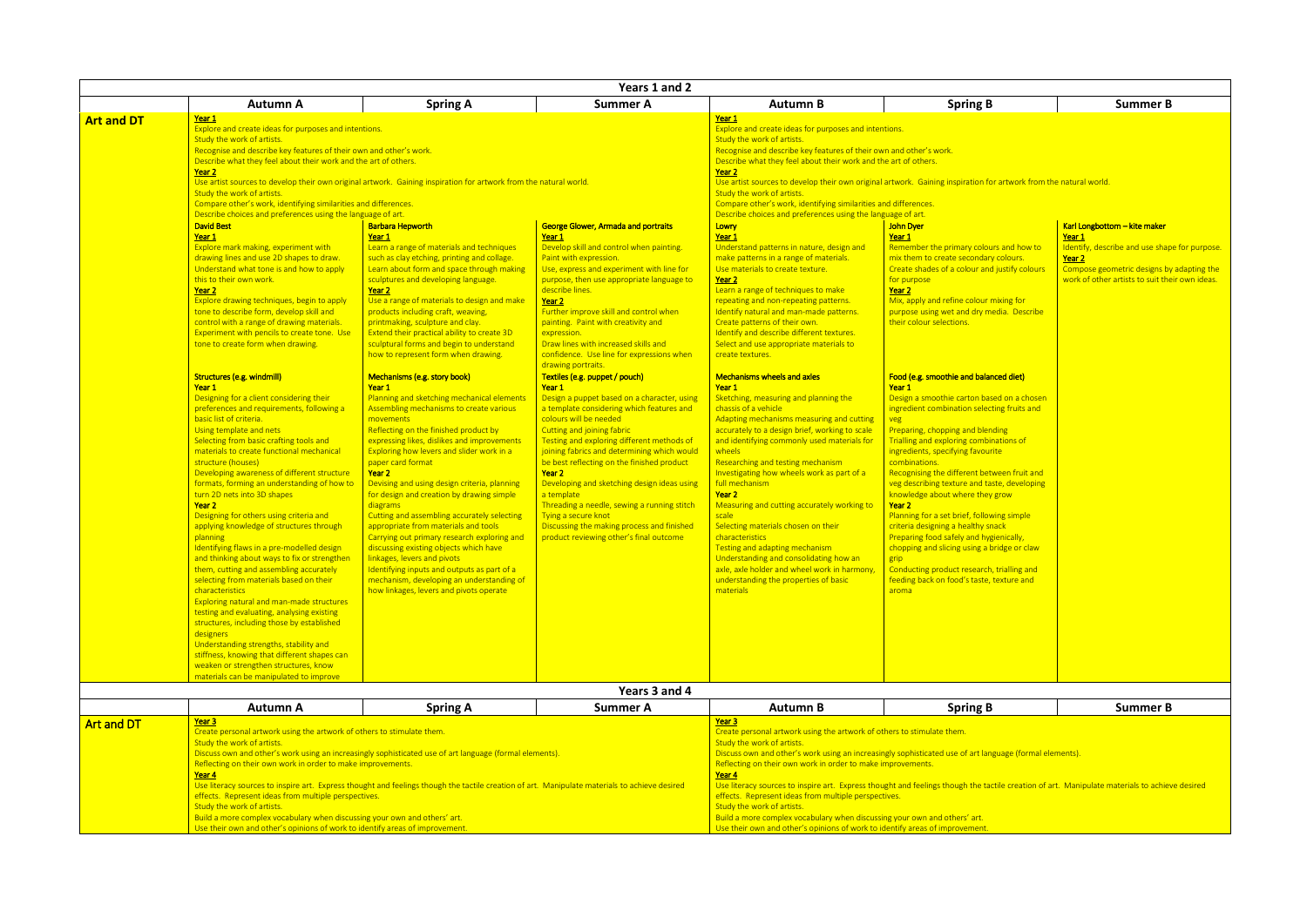| ough                                                                              | <b>Murals, Chris Drury</b><br>Year <sub>3</sub>                                                                                                                                                                                                                                                                    |
|-----------------------------------------------------------------------------------|--------------------------------------------------------------------------------------------------------------------------------------------------------------------------------------------------------------------------------------------------------------------------------------------------------------------|
| awing from<br>and using<br>when<br>ving media.<br>en painting.<br>d creativity to | Increase awareness and understanding of<br>mixing and applying colour, including use of<br>natural pigments. Use aspects of colour,<br>such as tints and shades for different<br>purposes.<br>Construct a variety of patterns through<br>craft methods. Further develop knowledge<br>and understanding of pattern. |
| on and for<br>op<br>and<br>nen drawing.<br>en painting.<br>se painting by         | Year 4<br>Analyse and describe colour and painting<br>techniques in artists work. Manipulate<br>colour for print.<br>Create original designs for patterns using<br>geometric repeating shapes. Analyse and<br>describe how other artists use pattern.                                                              |
| <u>ecipe idea</u><br>g to simple<br>getables<br>es<br><u>ict against</u>          |                                                                                                                                                                                                                                                                                                                    |
| to inform design<br>existing recipe,                                              |                                                                                                                                                                                                                                                                                                                    |
| <u>र flavours from a</u><br>spects to                                             |                                                                                                                                                                                                                                                                                                                    |
| lications                                                                         |                                                                                                                                                                                                                                                                                                                    |
|                                                                                   |                                                                                                                                                                                                                                                                                                                    |

| c' work |  |  |
|---------|--|--|

Fluently sketch key shapes of objects when drawing. Create abstract compositions using knowledge of other artist's work. Represent feelings and emotions through patterns. Create sophisticated artwork using their knowledge of pattern.

Year 6

describe light and shade, contrast, highlight and shadow. Manipulate tone for halo and chiaroscuro techniques.

Mix and apply colours to rep objects from observation. Ex and emotions through colour colours used by Impressionis Study the work of artists. Paint with greater skill and co applying tonal techniques an complex colour theory to ow

Extend and develop a greater understanding of applying expression when using line.

> **Make personal investigations and record** observations in sketchbooks. Record experiments with media and try out new techniques and processes in sketchbooks.

Year 6

|                   | <b>Illustrated manuscript, Jewellery</b><br>Year 3                                        | <b>Shang Dynasty sculpture</b><br>Year 3                                                             | Alaa Awad, Contemporary artist<br>Year 3                                                 | Sculpture and statues, Caravaggio, Bernini and<br>Michelangelo                                                | Constable, Turner, Gainsborough<br>Year 3                                                            | Murals, Chris Drury<br>Year 3                                    |
|-------------------|-------------------------------------------------------------------------------------------|------------------------------------------------------------------------------------------------------|------------------------------------------------------------------------------------------|---------------------------------------------------------------------------------------------------------------|------------------------------------------------------------------------------------------------------|------------------------------------------------------------------|
|                   | Use materials such as paper weaving, tie                                                  | Further develop their ability to describe 3D                                                         | Express and describe organic and geometric                                               | Year 3                                                                                                        | Develop drawing skills by drawing from                                                               | Increase awareness and under                                     |
|                   | dying, sewing and other craft skills to                                                   | forms in a range of materials, including                                                             | forms through different types of line.                                                   | Identify, draw and label shapes within                                                                        | direct observation, applying and using                                                               | mixing and applying colour, ind                                  |
|                   | design and make products.                                                                 | drawing.                                                                                             | Develop skills and control when using tone.                                              | images and objects. Create and form                                                                           | geometry and tonal shading when                                                                      | natural pigments. Use aspects                                    |
|                   | Year 4                                                                                    | Year 4                                                                                               | Learn and use simple shading rules.                                                      | shapes from 3D materials.                                                                                     | drawing. Use a range of drawing media.                                                               | such as tints and shades for dif                                 |
|                   | Make art from recycled materials, create                                                  | Develop their ability to describe and model                                                          | Year 4                                                                                   | Analyse and describe texture with artists'                                                                    | Increase skill and control when painting.                                                            | purposes.                                                        |
|                   | sculptures, print and create using a range of                                             | form in 3D using a range of materials.                                                               | Learn and apply symmetry to draw accurate                                                | <u>work.</u>                                                                                                  | Apply greater expression and creativity to                                                           | Construct a variety of patterns<br>craft methods. Further develo |
|                   | materials. Learn how to display and print<br>work.                                        | Analyse and describe how artists use and                                                             | shapes. Analyse and describe how artists                                                 | Year 4                                                                                                        | own paintings.                                                                                       | and understanding of pattern.                                    |
|                   |                                                                                           | apply form in their work.                                                                            | use line in their work.                                                                  | Create geometric compositions using                                                                           | Year 4                                                                                               | Year 4                                                           |
|                   |                                                                                           |                                                                                                      | Use a variety of tones to create different                                               | mathematical shapes. Analyse and describe<br>the use of shape in artist's work.                               | Draw still life from observation and for<br>mark making. Further develop                             | Analyse and describe colour ar                                   |
|                   |                                                                                           |                                                                                                      | effects. Understand tone in more depth to<br>create 3D effects. Analyse and describe use | Use a range of materials to express complex                                                                   | understanding of geometry and                                                                        | techniques in artists work. Ma                                   |
|                   |                                                                                           |                                                                                                      | of tone in artists' work.                                                                | textures.                                                                                                     | mathematical proportion when drawing.                                                                | colour for print.                                                |
|                   |                                                                                           |                                                                                                      |                                                                                          |                                                                                                               | Develop skill and control when painting.                                                             | Create original designs for patt                                 |
|                   |                                                                                           |                                                                                                      |                                                                                          |                                                                                                               | Paint with expression. Analyse painting by<br>artists.                                               | geometric repeating shapes. A<br>describe how other artists use  |
|                   | Structures (e.g. castles and pavilions)                                                   | Textiles (e.g. cushions and fastenings)                                                              | <b>Electrical Systems (e.g. torches)</b>                                                 | Mechanisms (e.g. pneumatic systems)                                                                           | Food (e.g. eating seasonally)                                                                        |                                                                  |
|                   | Year 3                                                                                    | Year 3                                                                                               | Year 3                                                                                   | Year 3                                                                                                        | Year 3                                                                                               |                                                                  |
|                   | Planning for manufacture, establishing and                                                | Designing and planning a style, shapes and                                                           | Using research and design criteria to                                                    | Generate and communicating ideas using                                                                        | Generating and adapting a recipe idea                                                                |                                                                  |
|                   | using a design criteria to help focus and                                                 | seams of a cushion, using pattern piece                                                              | develop ideas for the target audience                                                    | thumbnail sketches, exploded diagrams and                                                                     | based on research, designing to simple                                                               |                                                                  |
|                   | evaluate work utilising research to inform                                                | paper templates and models                                                                           | Evaluating and adapting designs, listening                                               | modelling drawing plans to house the                                                                          | criteria                                                                                             |                                                                  |
|                   | ideas                                                                                     | Sewing cross-stitch and running-stitch to                                                            | to and acting on constructive feedback                                                   | mechanism                                                                                                     | Safely preparing fruit and vegetables                                                                |                                                                  |
|                   | Using more demanding practical skills                                                     | join, complete seams, seal stuffing and add<br>applique following specified design criteria          | gathered from others                                                                     | Selecting appropriate materials and<br>equipment for functional and aesthetic                                 | following and adapting recipes                                                                       |                                                                  |
|                   | Reflecting on the project as it progresses                                                |                                                                                                      | Constructing nets as part of a product                                                   | purposes                                                                                                      | Tasting evaluating the product against                                                               |                                                                  |
|                   | Evaluating their own and others final                                                     | Reviewing existing products, expressing<br>constructive feedback on other's work                     | Year 4<br>Designing for a chosen user profile,                                           | Assessing how well the product works and                                                                      | criteria<br>Year 4                                                                                   |                                                                  |
|                   | product                                                                                   | Understand that fabrics can be layered for                                                           | identifying key properties of a material and                                             | if it matches the original design ideas and                                                                   | Reviewing existing products to inform design                                                         |                                                                  |
|                   | Consolidate methods and techniques to                                                     | effect, include strength to reinforce joins                                                          | utilising this knowledge to inform design                                                | <b>criteria</b>                                                                                               | ideas                                                                                                |                                                                  |
|                   | improve stability and strength                                                            | Year 4                                                                                               | ideas                                                                                    | Identifying the key inputs and outputs for                                                                    | Following, but adapting, an existing recipe,                                                         |                                                                  |
|                   | Year 4<br>Exploring and designing within a given theme                                    | Devise a list of design criteria, planning                                                           | Making a functional operational electrical                                               | the mechanism                                                                                                 | preparing food hygienically                                                                          |                                                                  |
|                   | Selecting from a range of materials and                                                   | production, annotating isometric diagrams                                                            | series circuit and housing this                                                          | Year 4                                                                                                        | Reflecting on and identifying flavours from a                                                        |                                                                  |
|                   | equipment to create frame structures                                                      | and sketches                                                                                         | Reviewing and discussing existing torches                                                | Developing designs following a list of design                                                                 | prototype, reviewing what aspects to                                                                 |                                                                  |
|                   | Discussing and reviewing existing structures                                              | Select appropriate fastening types and                                                               | including use of and reasons behind the                                                  | criteria                                                                                                      | <i>improve</i>                                                                                       |                                                                  |
|                   | Broadening knowledge of frames                                                            | equipment to sew, measuring and cutting                                                              | materials                                                                                | Selecting the materials and tools to measure                                                                  | Understanding the cost implications                                                                  |                                                                  |
|                   |                                                                                           | fabric accurately                                                                                    |                                                                                          | mark, cut and assemble accurately                                                                             |                                                                                                      |                                                                  |
|                   |                                                                                           | Researching and analysing methods of                                                                 |                                                                                          | Compare own to other's designs, discussing                                                                    |                                                                                                      |                                                                  |
|                   |                                                                                           | fastening fabric, determining the strength<br>and use of each                                        |                                                                                          | ways to improve<br>Consolidating net and template creation                                                    |                                                                                                      |                                                                  |
|                   |                                                                                           | Understanding stiches and fastening and                                                              |                                                                                          |                                                                                                               |                                                                                                      |                                                                  |
|                   |                                                                                           | their pros and cons                                                                                  |                                                                                          |                                                                                                               |                                                                                                      |                                                                  |
|                   |                                                                                           |                                                                                                      | Years 5 and 6                                                                            |                                                                                                               |                                                                                                      |                                                                  |
|                   | <b>Autumn A</b>                                                                           | <b>Spring A</b>                                                                                      | <b>Summer A</b>                                                                          | <b>Autumn B</b>                                                                                               | <b>Spring B</b>                                                                                      | <b>Summer B</b>                                                  |
| <b>Art and DT</b> | Year 5                                                                                    |                                                                                                      |                                                                                          | Year 5                                                                                                        |                                                                                                      |                                                                  |
|                   | Develop a greater understanding of vocabulary when discussing their own and others' work. |                                                                                                      |                                                                                          | Develop a greater understanding of vocabulary when discussing their own and others' work.                     |                                                                                                      |                                                                  |
|                   | Regularly analyse and reflecting on their intentions and choices.<br>Year <sub>6</sub>    |                                                                                                      |                                                                                          | Regularly analyse and reflecting on their intentions and choices.                                             |                                                                                                      |                                                                  |
|                   | Use the language of art with greater sophistication when discussing own and others' art.  |                                                                                                      |                                                                                          | Year <sub>6</sub><br>Use the language of art with greater sophistication when discussing own and others' art. |                                                                                                      |                                                                  |
|                   |                                                                                           | Give reasoned evaluations of their own and others' work which take account of context and intention. |                                                                                          |                                                                                                               | Give reasoned evaluations of their own and others' work which take account of context and intention. |                                                                  |
|                   | <b>Bayeux Tapestry</b>                                                                    | Sculpture in bronze, Henry Moore and Barbara                                                         | Influenced Caravaggio, Michelangelo, Picasso                                             | Emma Jeffryes, Emma McClure, Alasdair                                                                         | Van Gogh, Mark Garlick, Danny Flynn                                                                  | Tiki, Whakairo carving                                           |
|                   | Year 5                                                                                    | <b>Hepworth</b>                                                                                      | and Damien Hirst                                                                         | Lindsay                                                                                                       | Year 5                                                                                               | Year 5                                                           |
|                   | Composing original designs by adapting and                                                | Year 5                                                                                               | Year 5                                                                                   | Year 5                                                                                                        | Select and mix more complex colours to                                                               | Develop understanding of texture                                 |
|                   | synthesising the work of others. Analyse and                                              | Create mixed media art using found and                                                               | Further develop drawing from observation                                                 | Develop and increasing sophistication when                                                                    | depict thoughts and feelings.                                                                        | practical making activities.                                     |
|                   | evaluate artists' use of shape.                                                           | reclaimed materials. Select materials for a                                                          | Draw using perspective, mathematical                                                     | using tone to describe objects when drawing.                                                                  | Study the work of artists.                                                                           | <b>Express thoughts and feelings abd</b>                         |
|                   | Construct patterns through various methods                                                | purpose.                                                                                             | processes, design, detail and line.                                                      | Analyse artists' use of tone.                                                                                 | Control brush strokes and apply tints and                                                            | products. Design new architectur                                 |
|                   | to develop their understanding.                                                           | Further extend their ability to describe and                                                         | Develop ideas through sketches, enhance                                                  | Year <sub>6</sub>                                                                                             | shades when painting. Paint with greater skill                                                       | and invent new products, link arty                               |
|                   | Year 6                                                                                    | model form in 3D using a range of materials.                                                         | knowledge, skills and technique using                                                    | Increase awareness of using tone to                                                                           | and expression.                                                                                      | sources. Create and invent for pu                                |

Create photomontages, make repeat patterns using printing techniques, create digital art and 3D sculptural forms. Express and articulate a personal message through sculpture. Analyse and study

Deepen knowledge and understanding of

Year 6

artists' use of form.

experimental media in sketchbooks.

sketching and still life.

**Learn and apply new drawing techniques such** as negative drawing, chiaroscuro, expression,

| others' art.              |                                                     |
|---------------------------|-----------------------------------------------------|
| of context and intention. |                                                     |
| <mark>ny Flynn</mark>     | <b>Tiki, Whakairo carving</b>                       |
|                           | Year <sub>5</sub>                                   |
| x colours to              | Develop understanding of texture through            |
|                           | practical making activities.                        |
|                           | <b>Express thoughts and feelings about familiar</b> |
| ply tints and             | products. Design new architectural forms, design    |
| with greater skill        | and invent new products, link artwork to literary   |
|                           | sources. Create and invent for purposes.            |
|                           | Year <sub>6</sub>                                   |
| resent still life         | Understand how artists manipulate                   |
| <u>xpress feelings</u>    | materials to create textures.                       |
| r. Study                  | Develop personal, imaginative responses to          |
| t painters.               | a theme. Produce personal interpretations           |
|                           | of cherished objects, show thoughts and             |
| ontrol,                   | feelings through pattern, create                    |
| d more                    | imaginative 3D forms to create meaning.             |
| 'n work.                  | <b>Express ideas about art through messages,</b>    |
|                           | graphics, text and images.                          |